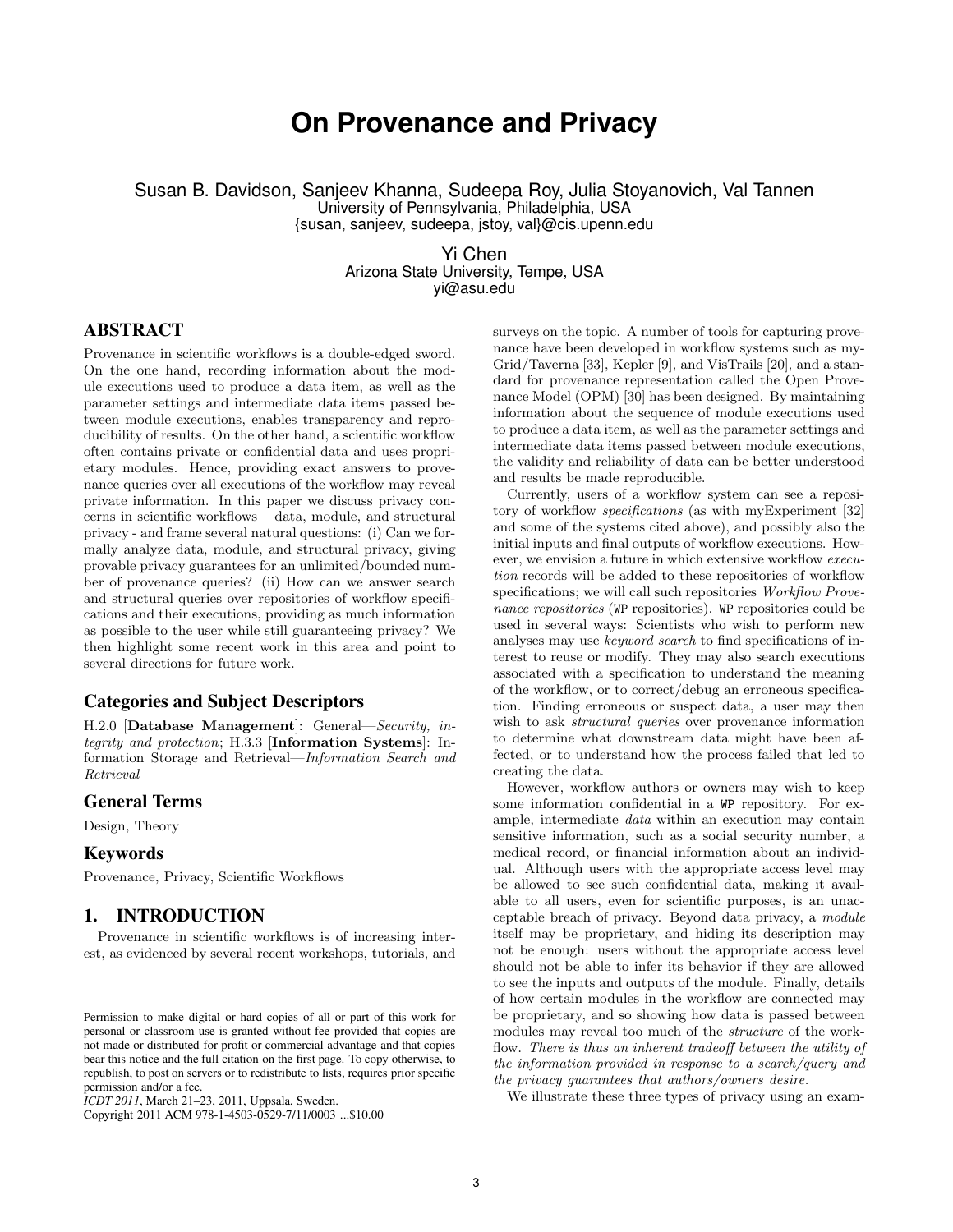ple from life sciences, a domain in which privacy concerns are particularly acute. Consider a personalized disease susceptibility workflow in Figure 1 (see [37] for details). Data privacy requires that the genetic disorders a patient is susceptible to (the output of  $M_1$ ) should not be revealed to users without the required access privilege. Module privacy with respect to  $M1$  requires that the functionality of the module – that is, the mappings between inputs and outputs – is not revealed to users without the required access privilege. Assuming that  $M1$  implements a function  $f_1$ , no adversarial user should be able to correctly deduce the output  $f_1(\text{SNP}, \text{ ethnicity})$  with high probability for any  $\text{SNP}^1$  and ethnicity input pair. From a patient's perspective, this is important because they do not want someone who happens to have access to their SNP and ethnicity information to be able to determine what disorders they are susceptible to. From the module owner's perspective, they do not want the module to be simulated by someone who observes some of the input-output relationships. Finally, structural privacy in this example might mean that users without the required access privilege should not know whether or not lifestyle was used to calculate the disorders output by M1.

Note the difference between module and data privacy: For module privacy, we may reveal disorders as long as we do not know the values of both SNP and ethnicity such that disorders =  $f_1(SNP,$  ethnicity). However, for data privacy disorders can never be revealed.

As recently noted in [36], "You are better off designing in security and privacy ... from the start, rather than trying to add them later."<sup>2</sup> Accordingly, we believe that privacy guarantees should be integrated with the design of WP repositories for scientific workflow systems.

Organization. We give a model of workflow specifications and their executions in Section 2. In Section 3 we enumerate privacy concerns, discuss related work, and highlight our initial results in module privacy. We turn to keyword search and queries on WP repositories in Section 4, and discuss how privacy concerns affects search and query results. Section 5 concludes and points to future work.

#### **2. MODEL**

A workflow specification is typically represented by a directed acyclic graph, with nodes denoting modules and edges indicating dataflow between modules. Modules can be labeled with names, keywords, and descriptions; the description may include the name and type of input/output data. Workflow specifications may be hierarchical, in the sense that a module may be composite and itself contain a workflow. Composite modules are frequently used to simplify workflow design and allow component reuse. Workflows that do not have composite modules are referred as simple workflows.

For example, the workflow in Figure 1 estimates disease susceptibility based on genome-wide SNP array data. The top-most level of the workflow is given by the dotted box labeled  $W1$ . The input to  $W1$  is a set of SNPs, ethnicity infor-



Figure 1: Disease Susceptibility Workflow Specification



mation, lifestyle, family history, and physical symptoms, and is indicated by a special node labeled I. The output for the workflow is a prognosis, indicated by a special node labeled O. The first module in  $W1$  is named  $M1$  with description "Determine Genetic Susceptibility". M1 determines a set of disorders the patient is genetically susceptible to based on the input SNPs and ethnicity information. The second module, named M2 with description "Evaluate Disorder Risk", refines the set of disorders for which the patient is at risk, based on lifestyle, family history, and physical symptoms.

Figure 1 also contains  $\tau$ -labeled edges that give the definitions of composite modules, which we call expansions. For example,  $M1$  is defined by the workflow  $W2$ ,  $M2$  by the workflow  $W3$ , and  $M4$  by the workflow  $W4$ . Hence  $W2$  and W3 are *subworkflows* of W1, and W4 is a subworkflow of W2. The  $\tau$  expansions (subworkflow relationships) naturally yield an expansion hierarchy as shown in Figure 3.

Prefixes of the expansion hierarchy can be used to define views of a workflow specification. A prefix of an expansion hierarchy  $H$  is a tree obtained from  $H$  by deleting some of its subtrees, and is denoted by the set of nodes contained in the prefix. For example,  $\{W1, W2\}$  is a valid prefix for the expansion hierarchy in Figure 3 but  $\{W_1, W_4\}$  is not. Given a prefix, the view that it defines is given by expanding the root workflow so that composite modules in the prefix are replaced by their expansions. For example, the prefix  $\{W1, W2, W4\}$  determines a view of the specification in Figure 1 that is the simple workflow obtained from  $W1$  by replacing  $M1$  with  $W2$  and  $M4$  with  $W4$  (see Figure 5). The prefix  $\{W1, W2, W3, W4\}$  is the full expansion, and yields

<sup>&</sup>lt;sup>1</sup>Single Nucleotide Polymorphism (SNP), a DNA sequence variation occurring when a single nucleotide in the genome differs between members of a species or paired chromosomes in an individual.

<sup>2</sup>While the context for this statement was the use of full body scanning in airports (where the privacy issues are obvious), it is equally valid in WP repositories!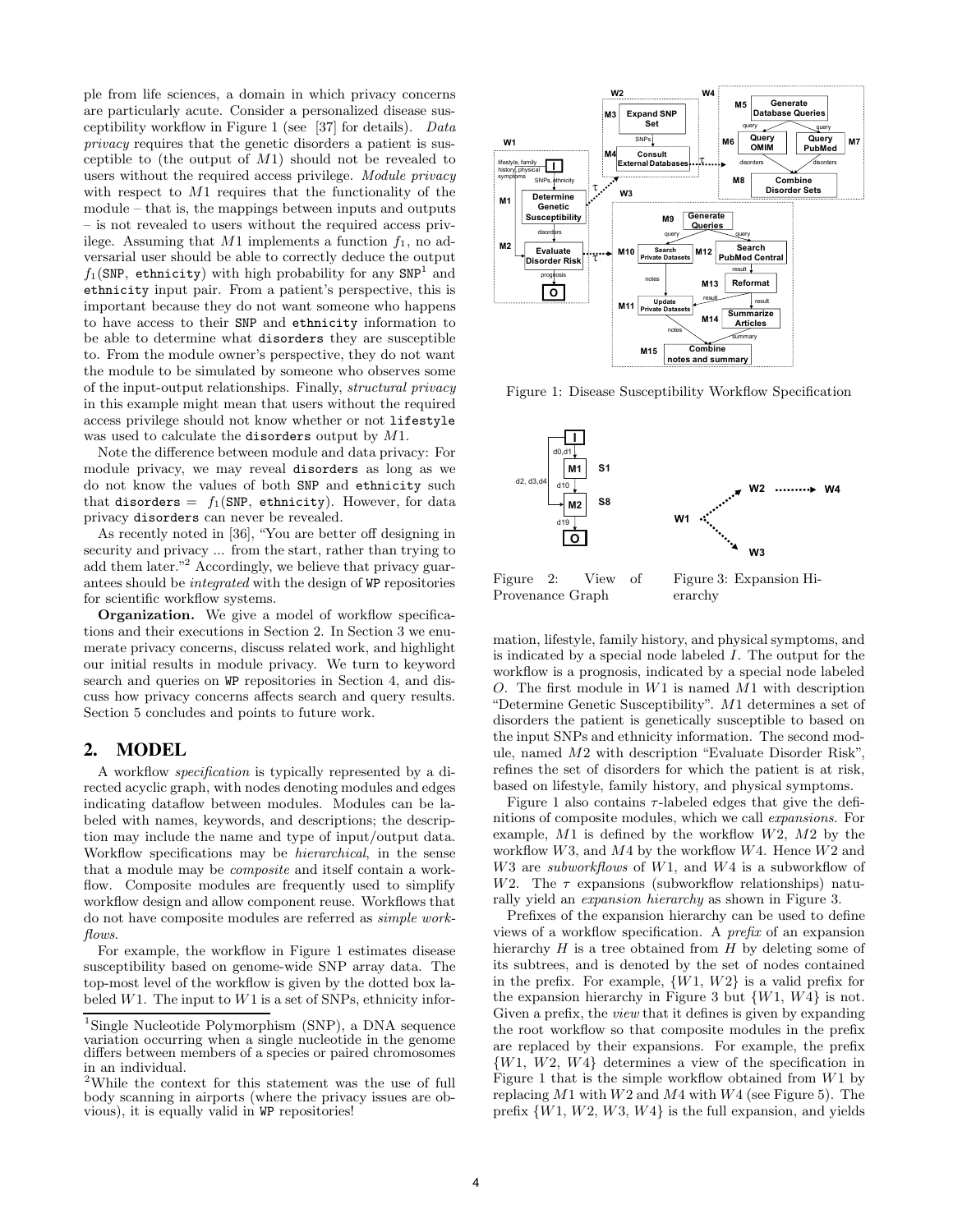

Figure 4: Disease Susceptibility Workflow Execution



Figure 5: Result of "Database, Disorder Risk" using prefix {W1, W2, W4}

a workflow with module names  $I, O, M3$ , and  $M5 - M15$ , and whose edges include one from M3 to M5 and another from M8 to M9. We will shortly discuss the benefit of views.

A workflow specification describes the possible run-time executions. Executions are modeled similarly to simple workflow graphs, but additionally associate a unique process id with a module execution, and data with edges. When execution reaches a composite module, it continues in the corresponding subworkflow and eventually returns (like a procedure call). For example, an execution of the workflow specification in Figure 1 is shown in Figure 4. In this example, for clarity we show the process id appended to the name of the module being executed, e.g., S1:M1. Each composite module execution is represented by two nodes, the first standing for its activation and the second for its completion, e.g., S1:M1-begin and S1:M1-end.

In an execution, data flows over the edges. We assume that each data item (an object with a value) is the output of exactly one module execution and has a unique id. We therefore annotate each edge  $M \to N$  in the execution with the set of data items that flow as the output of  $M$  to the input of N. For example, in Figure 4 the set  $\{d0, d1\}$  flows

from I to S1:M1.

The provenance of a data item  $d$  in an execution  $E$  is therefore the subgraph induced by the set of paths from the start node to the end node of E that produced d as output. In the sequel, we blur the distinction between the provenance of data items and the executions that produce them.

As introduced in [7], we can use views to simplify what is seen of an execution. Using the view defined by prefix  $\{W_1\}$ , the execution of Figure 4 would be simplified to that in Figure 2. Views can also be used to define access control to address privacy concerns. Specifically, we can define a user's access privilege as the finest grained view that s/he can access, called an access view. We will return to the issue of access views, keyword search and structural querying in Section 4 after describing privacy concerns.

#### **3. PRIVACY**

Privacy concerns are tied to the workflow components: data, modules, and the structure of a workflow. In data privacy, private intermediate data, that is, data flowing between modules in a workflow execution, must not be revealed to a user. In module privacy, we wish to ensure that the functionality of the module is hidden from the users in a strong sense, namely, for any input to the module, a user should not be able to guess with any degree of certainty the output of the module. In structural privacy, we wish to ensure that details of how a particular data product has been generated in an execution of the workflow are kept private from a user, and portions of the provenance graph must not be revealed.

Broadly speaking, the fundamental question to be addressed is: How do we provide provable guarantees on the privacy of components in a workflow while maximizing utility with respect to provenance queries? In doing so, we must understand 1) how to measure privacy; 2) what information can be hidden; 3) how to measure utility; and 4) how to efficiently find solutions that simultaneously provide provably good guarantees on privacy and utility. Note that all privacy guarantees must hold over repeated executions of a workflow with varied inputs.

After briefly discussing issues of data privacy in our setting, we describe our initial results for module privacy (see [13, 14, 15] for details) as well as initial ideas on structural privacy. We close by describing related work.

#### **3.1 Data Privacy**

In scientific workflows, provenance is used for ensuring the repeatability of experiments and verifiability of results. For example, if the output of a workflow execution is believed to be incorrect, the user will need to trace through the intermediate data and parameter settings used by modules to determine the source of the error. Unlike statistical databases, aggregate queries are not used, and the assumption is that the values of data shown to the user are exact rather than approximate. Existing techniques for preserving data privacy in statistical and relational databases (see last subsection) therefore do not directly extend to this setting. Access control techniques to hide a data value must also be used in conjunction with module privacy techniques to ensure that hidden data is not "leaked" through visible data and modules whose behavior can be simulated (public modules). For example, hiding a data value that is the output of a public reformatting module does not ensure its privacy.

We therefore start by focusing on module privacy.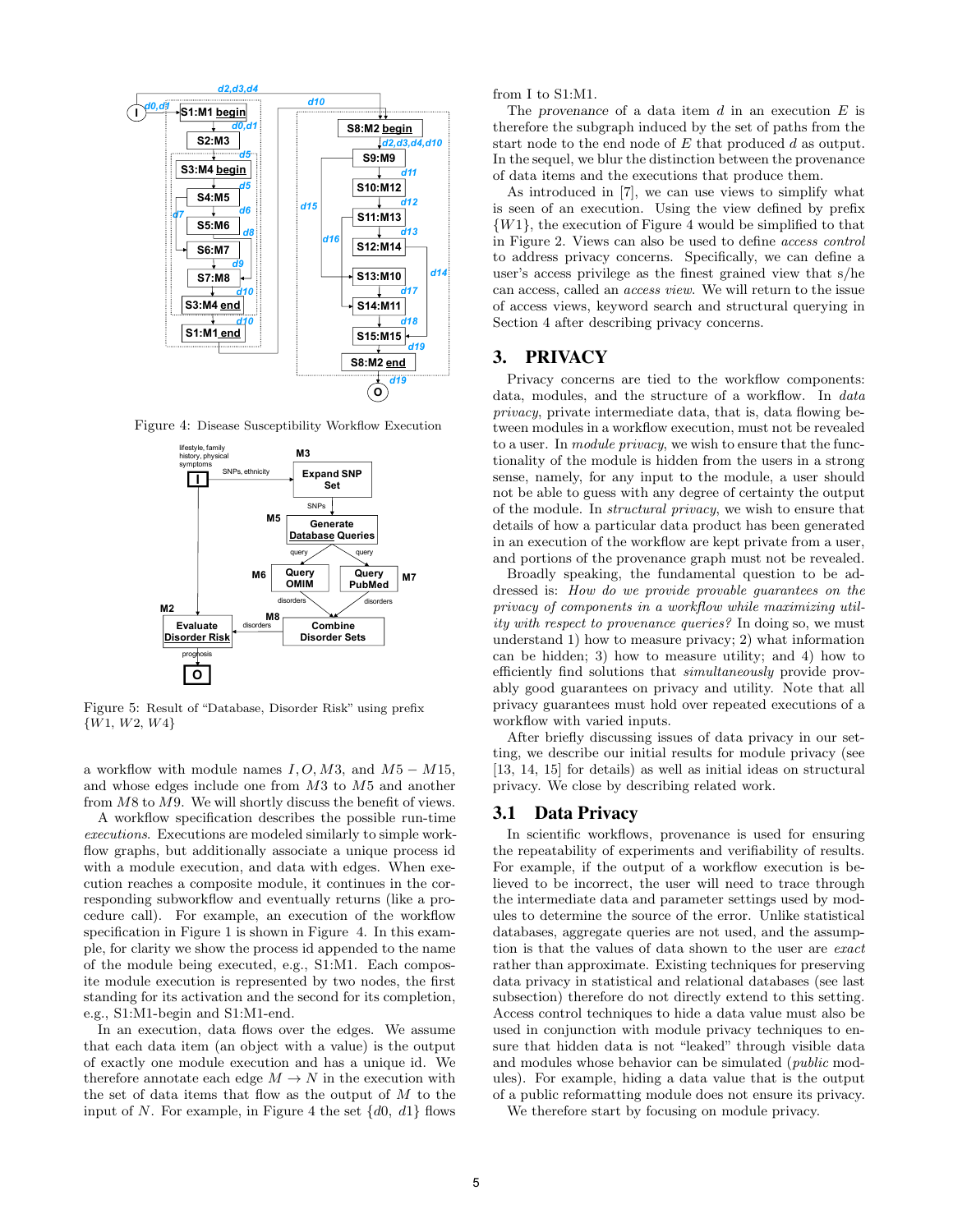# **3.2 Module Privacy**

To simplify the discussion, we assume that all modules are atomic (i.e., not composite), yielding a workflow with a single node in the expansion hierarchy (the workflow itself). We return to the question of hierarchy later. Overloading terminology slightly, we will also use  $I$  to denote the set of input data to a module, and O to denote the set of output data for a module.

In a typical scenario, some of the modules in a workflow are private while others are public, i.e., their function and behavior is assumed to be known. Our initial work [13, 14] addresses a restricted case in which all modules are private and the user has no apriori knowledge of their functionality.<sup>3</sup> Although requiring all modules to be private is a special case, the privacy issues are already complex and yield significant insight into handling the general case in which some modules may be public.

It is easy to see that if information about all intermediate data is repeatedly given for multiple executions of a workflow on different initial inputs, then partial or complete functionality of modules may be revealed. Our mechanism to achieve privacy of modules is therefore to hide a carefully chosen subset of intermediate data, thereby limiting the amount of provenance data shown to the user. We assume that users can see initial input and final output data as well as all connections or edges between modules in the workflow; only the values of selected intermediate data are hidden, and are hidden in all executions of the workflow. Hiding is accomplished by access control.

Standalone Module Privacy. Informally, we say that a module M in isolation (a *standalone module*) is  $\Gamma$ -*private* for some parameter  $\Gamma \geq 1$  w.r.t. the information visible to the user if, given any input  $I$  to the module, the user cannot guess the correct output  $O = f(I)$  with probability greater than  $\frac{1}{\Gamma}$ . Γ-privacy is similar to the concept of  $\ell$ -diversity [28] but extended to modules in a workflow setting.

Note that we can equivalently think of  $f$  as a table  $R$  over a set of attributes  $A = I \cup O$  that satisfies the functional dependency  $I \rightarrow O$ , and we use this in our formalization of Γ-privacy.

Γ-privacy is formalized using a notion of consistent functions: Two functions are said to be *consistent* w.r.t. a set  $V$ of visible attributes (data items) if their tables are the same when projected over  $V$ . Given a set of visible attributes for  $M$ , for each input  $I$  the set of consistent functions must map I to at least Γ different output values.

As a simple example, consider a module  $M$  whose functionality is shown in the table  $R_1^1$  in Figure 6a. The attributes under  $I(a_1, a_2)$  indicate the data input to  $M$  and the attributes under  $O(a_3, a_4, a_5)$  represent the data output from  $M$ ; hence, each row in the table represents an execution of  $M$ . If  $a_2$  and  $a_4$  are hidden in the displayed provenance  $(V = \{a_1, a_3, a_5\})$ , then Γ-privacy is achieved for  $\Gamma = 4$ , since there are four possible outputs for each input, shown by the set of consistent functions represented in Figure 6. For example, input  $(0,0)$  can be mapped to outputs  $(0,0,1), (0,1,1), (1,0,0)$  or  $(1,1,0)$ . The same holds for inputs  $(0,1), (1,0)$  and  $(1,1)$ . We therefore call the set  $\{a_2, a_4\}$  a

| $a_1$        | $a_2$ | $a_3$ | $a_4$ | $a_5$       | $a_1$ | $a_2$    | $a_3$ | $a_4$        | $a_5$ |
|--------------|-------|-------|-------|-------------|-------|----------|-------|--------------|-------|
| $\mathbf{0}$ |       |       |       |             |       | $\theta$ |       |              |       |
| 0            |       |       |       | $^{(1)}$    |       |          |       |              |       |
|              |       |       |       | O           |       | 0        |       | $\mathbf{0}$ |       |
|              |       |       |       |             |       |          |       |              |       |
| (a) $R_1^1$  |       |       |       | (b) $R_1^2$ |       |          |       |              |       |

| ì | n<br>п<br>٠ |  |
|---|-------------|--|
|   |             |  |

| a <sub>1</sub> | $a_2$ | $a_3$ | a <sub>4</sub> | $a_5$ | a <sub>1</sub> | $a_2$    | $a_3$ | $a_4$ | $a_5$ |
|----------------|-------|-------|----------------|-------|----------------|----------|-------|-------|-------|
| 0              |       |       | $\mathbf{0}$   |       | $\mathbf{0}$   | $^{(1)}$ |       |       |       |
|                |       |       |                |       |                |          |       |       |       |
|                |       |       |                |       |                |          |       |       |       |
|                |       |       |                |       |                |          |       |       |       |
| (c) $R_1^3$    |       |       |                |       | (d) $R_1^4$    |          |       |       |       |

Figure 6: Consistent functions w.r.t.  $V = \{a_1, a_3, a_5\}$ 

safe subset for  $\Gamma = 4$ .

Other combinations of inputs/outputs may also be safe subsets for  $\Gamma = 4$  for M, for example,  $\{a_4, a_5\}$  (or any two of the output attributes).<sup>4</sup> In general, the *standalone privacy* requirement of each module in a workflow is specified as a requirements list, i.e., a list of safe subsets for some specified Γ. Since some of the input/output data items may be more valuable than others to the user, we allow the user to associate a cost with each data item, leading to the following natural optimization problem: Given a requirements list for M and a cost  $c(a)$  associated with each input/output data item  $a$ , find a safe subset  $V$  s.t. the cost of the hidden attributes,  $\mathsf{c}(V) = \sum_{a \in \overline{V}} \mathsf{c}(a)$ , is minimized.

Although in the worse case finding a minimal-cost safe attribute set for a module may take time that is exponential in the number  $k$  of attributes [13],  $k$  is typically not large (often less than 10, see [32]), so the computation is still feasible. Knowledge, on the part of the module designers, about the module's behavior and safe attribute sets may also be exploited to speed up the computation. Furthermore, a given module is often used in many workflows. For example, sequence alignment modules, like BLAST or FASTA, are used in many different biological workflows. Since the safe subsets for individual modules can be used as building blocks for attaining privacy for the full workflow, the effort invested in deriving safe subsets for a module may therefore be amortized over all uses.

In-network Module Privacy. The in-network Γ-privacy of a module is defined similarly to standalone Γ-privacy: For any input to any module in the workflow, the user should not be able to guess the correct output of the module with probability greater than  $\frac{1}{\Gamma}$ . Thus, the notion of in-network privacy of a module is inherently linked to the topology of the network representing the workflow as well as the functionality of the modules – and the problem becomes considerably more complex. For example, data sharing may occur, in which output data from one module is input to more than one downstream module.

In [13, 14] we show that, although a sequence of consistent functions for the network is always consistent for the individual standalone modules with respect to the same set of hidden data, the converse is not true. In particular, a

<sup>&</sup>lt;sup>3</sup>The *functionality* of a module with an underlying function f refers to the input-output behavior of the module, i.e., the  $(I, O = f(I))$  pairs for all possible inputs I to the module, and not the underlying algorithm to compute the function f.

<sup>&</sup>lt;sup>4</sup>Note that  $\{a_1, a_2\}$  is only a safe subset for  $\Gamma = 3$ , since each input can only be mapped to  $(0,0,1)$ ,  $(1,0,0)$  or  $(1,0,1)$ .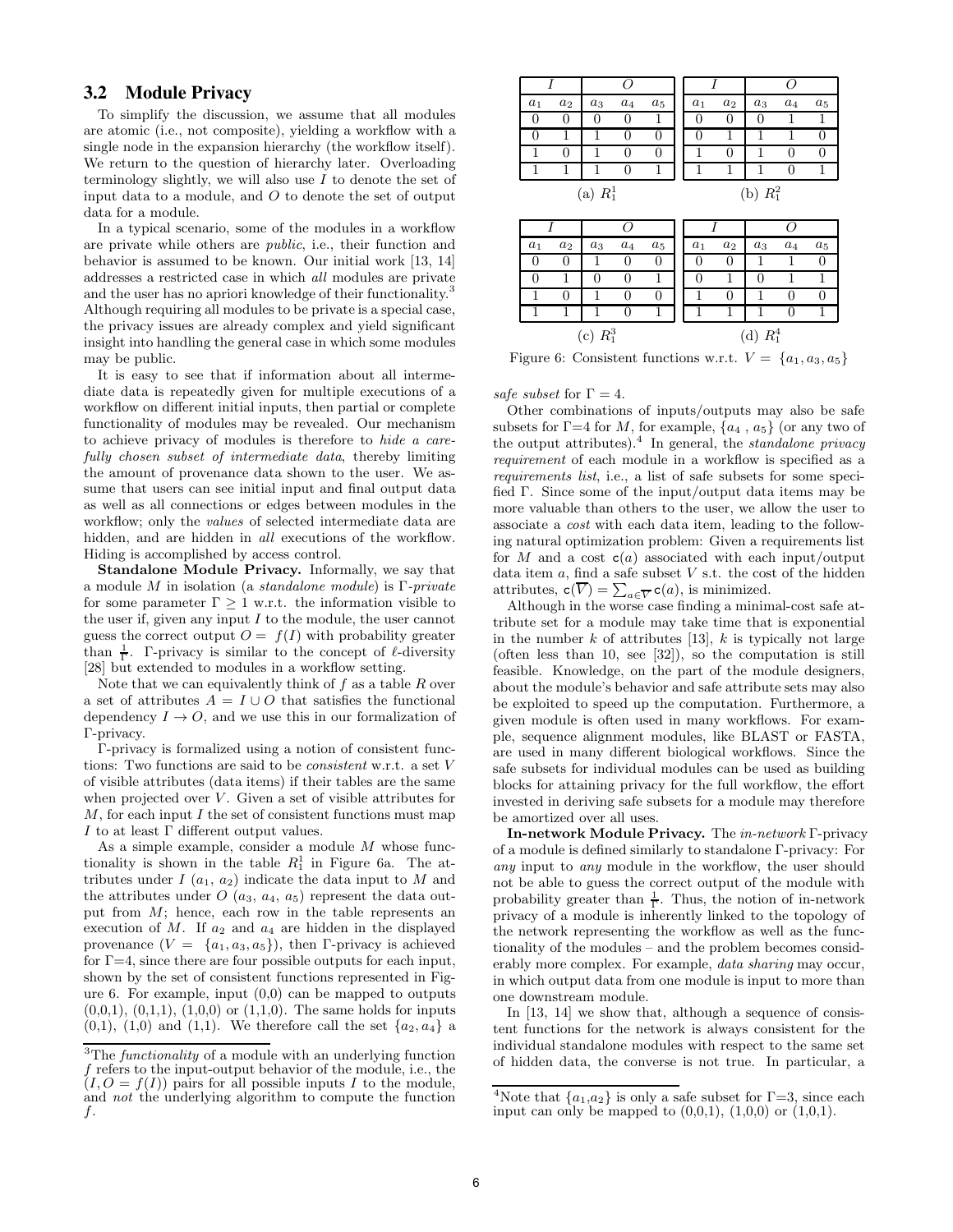sequence of consistent functions for a set of standalone modules with respect to a set of hidden data does not guarantee that the same sequence is consistent in a network setting, when the same set of data is hidden. In general, it appears that in-network privacy of modules requires us to consider the input-output behavior of all modules given all possible initial inputs, which may be computationally infeasible.

However, we ultimately show in [13, 14] that in-network privacy can indeed be captured in terms of the local standalone privacy requirements of individual modules. The resulting *secure-view* optimization problem can be stated as follows: Given a privacy parameter  $\Gamma \geq 1$ , what is the minimum cost of intermediate data that needs to be hidden to guarantee that all modules in the workflow have in-network Γ-privacy? Our work in [14] shows that the problem is NPhard even in a very restricted setting, motivating poly-time approximation algorithms for the secure-view problem.

General Workflows. We then show in [13] that ensuring standalone privacy of private modules in workflows involving both public and private modules (general workflows) no longer guarantees in-network privacy. However, by making some of the public modules private (called *privatization*) we can attain workflow privacy of all private modules in the workflow. Since privatization has a cost, the optimization problem becomes much harder: even without data sharing the problem is  $\Omega(\log n)$ -hard to approximate.

Module Privacy in Hierarchical Workflows. We now revisit module privacy in hierarchical workflows. Here we assume that any module, whether composite or atomic, could be private. If a private module is composite, then expanding it might reveal something of its functionality. Expansions of private composite modules are therefore disallowed, yielding a (maximal) access view consisting of all prefixes of the expansion hierarchy terminating with either an atomic or a private composite module. As described earlier, input/output data would have to be hidden for the private composite module to achieve the desired level of privacy.

#### **3.3 Structural Privacy**

We now describe some initial ideas on structural privacy. Recall that the provenance of a data item is defined to be the subgraph in an execution consisting of all execution paths originating at the start node and terminating at the module that produces the data item. The goal of structural privacy is to keep private the information that some module  $M$  contributes to the generation of a data item  $d$ , output by another module  $M'$ . For instance, in the execution of the workflow W3, we may wish to hide the fact that the reformatted data from PubMed Central (module M13) contributes to updating of the private DB, and hence to the output of module M11.

One possible solution is to delete edges and vertices so as to eliminate all  $M \sim M'$  paths. However, by doing so, we may hide not only the fact that  $M \sim M'$ , but additional provenance information that does not need be hidden, say, the fact that  $M \sim M''$  for some  $M'' \neq M$ . Hiding the provenance information  $M \sim M^{''}$  represents lost *utility* for the public pair  $(M, M'')$ . Broadly speaking, our goal is to study the question of how to hide private structural information while maximizing utility, or minimizing lost utility.

We can formalize the structural privacy problem as follows. Given an execution  $G(V, E)$ , along with a collection  $P \subseteq V \times V$  of ordered pairs of vertices, create a new exe-

cution  $G'(V', E')$  that hides reachability for all pairs in  $P$ but preserves the reachability information for a maximum number of node pairs in  $Q \stackrel{\text{def}}{=} (V \times V) \setminus P$ . Here, P and Q respectively denote the sets of private and public module pairs. In general, the transformation from  $G$  to  $G'$  may create a  $u \sim v$  path in G' for some public pair  $(u, v) \in Q$ for which  $u \nleftrightarrow v$  in G, or may show that  $u \nleftrightarrow v$  in G' when  $u \rightsquigarrow v$  in G. In either case, we lose utility for the pair  $(u, v)$ in the transformation. We may view the goal of preserving reachability for pairs in Q as a completeness property, and the goal of preserving non-reachability for pairs in Q as a soundness property. Then the utility lost by a solution  $G'$ can be measured in terms of the number of pairs in Q for which the completeness or soundness properties are violated.

There are two natural approaches to create a structuralprivacy preserving graph  $G'$ . The first approach, mentioned earlier, is to simply delete a subset of edges and vertices in  $G'$  so as to ensure that no pair in  $P$  satisfies reachability in G'. Clearly, this approach is guaranteed to generate sound solutions since  $G'$  is always a subgraph (projection) of  $G$ . A second approach is to cluster modules so that for any pair  $(u, v)$  in P, u and v belong to a new composite module whose expansion is disallowed in any access view, and thus reachability between  $u$  and  $v$  is no longer externally visible. In contrast to deletion, clustering tends to preserve completeness at the expense of violating soundness. A composite module that also preserves soundness (and thus has high utility) is called a sound module.

As a concrete example, consider an execution of the workflow W3 in Figure 1, and let  $P = \{(M13, M11)\}\$ . If we use deletion, then the only possible solution is to delete the edge  $(M13, M11)$  from W3. This solution, however, also deletes the  $M12 \rightarrow M11$  path, thus losing utility for the pair  $(M12, M11)$ . In contrast, the clustering solution merges modules  $M13$  and  $M11$  into a single composite module, say,  $M16$ , whereby all edges in G coming to  $M13$  or  $M11$  now enter the module  $M'$ , while all edges leaving  $M13$  or  $M11$ now leave from the module M16. This solution preserves reachability for all non-private pairs, but violates soundness by creating some new paths. For instance, we now have a  $M10 \sim M14$  path that did not exist in the original workflow, thus losing the utility for the pair  $(M10, M14)$ .

We studied the problem of creating a set of complete and sound composite modules in a workflow in a related but different setting [8, 38]. For instance, in [8], we consider the problem of creating composite modules that preserve pairwise reachability for a given subset of relevant modules. Here the completeness and soundness are hard constraints, and the utility is measured in terms of the reduction achieved in the size of the workflow. This is different from our setting, where the privacy requirements may necessitate some violation in completeness and soundness, and the focus is on containing the extent of these violations.

Structural Privacy in Hierarchical Workflows. Clustering modules within the same subworkflow will introduce new nodes in the expansion hierarchy for a workflow. For example, clustering M11 and M13 into a composite module  $M16$ , whose expansion is a new subworkflow  $W5$ , would place  $W5$  as a child of  $W3$  in the expansion hierarchy in Figure 3. While the expansion of M16 would be disabled, the fact that it contains  $M11$  and  $M13$  would be known, perhaps by allowing M16 to "inherit" the keywords/title/description of the contained modules. Clustering should respect the hi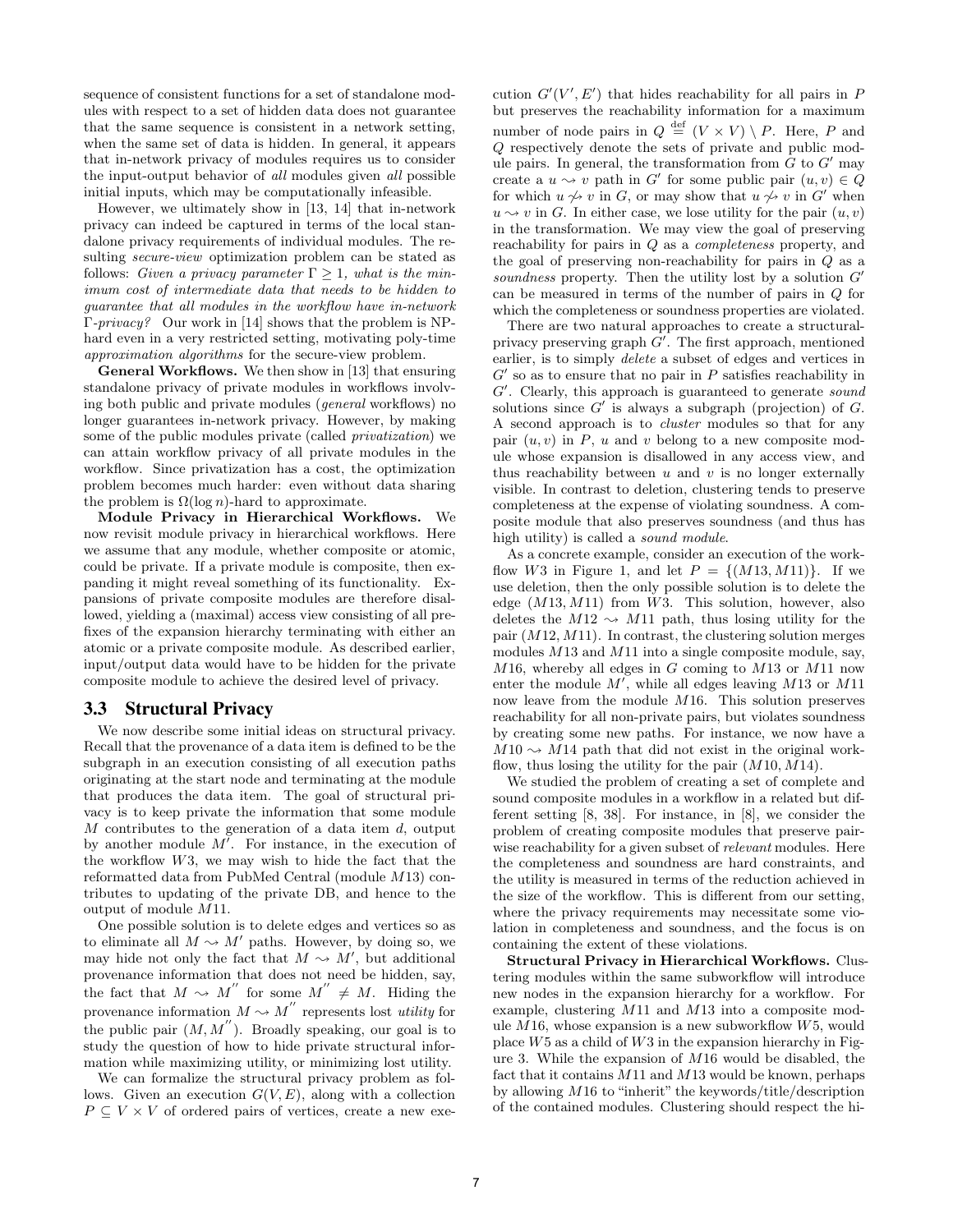erarchy: nodes in different subworkflows (such as M2 and  $M10$ , or  $M3$  and  $M6$ ) should not be placed in the same cluster. When modules from two different sub-workflows are chosen to be clustered, then the parent of the least common ancestor of the two sub-workflows would be disabled for expansion (involving a significant loss of utility).

## **3.4 Related Work**

Access control is heavily used in relational databases, see, for example, a discussion in [34] (Chapter 21). More recently, data privacy has been considered in hierarchical data models such as XML [6, 12, 19]. There, an access control policy is typically specified, assigning access levels to users, or groups of users, with respect to XML elements or attribute values [12]. Such a policy may then be used to compute a security view over an XML document [19]. We plan to evaluate the applicability of these techniques in our setting.

Workflow privacy has been considered in [11, 21, 22]. In [11], the authors discuss a framework to output a partial view of a workflow that conforms to a given set of access permissions on the connections between modules and data on input/output ports. The problem of ensuring the lawful use of data according to specified privacy policies has been considered in [21, 22]. The focus of the work is a policy language for specifying relationships among data and module sets, and their properties relevant to privacy. Although all these papers address workflow privacy, the privacy notions are somewhat informal and no guarantees on the quality of the solution are provided in terms of privacy and utility.

Secure provenance for workflows has been studied in [10, 23, 27]. The goal is to ensure that provenance information has not been forged or corrupted, and a variety of cryptographic and trusted computing techniques are proposed. In contrast, we assume that provenance information has not been corrupted, and focus on ensuring module privacy.

In [29], the authors study information disclosure in data exchange, where, given a set of public views, the goal is to decide if they reveal any information about a private view. This does not directly apply to our problem, where the private elements are the  $(\mathbf{x}, m(\mathbf{x}))$  relations. For example, if all x values are shown without showing any of the  $m(x)$  values for a module  $m$ , then information is revealed in their setting but not in our setting.<sup>5</sup>

Privacy-preserving data mining has received considerable attention (see surveys [1, 41]). The goal is to hide individual data attributes while retaining the suitability of data for mining patterns. For example, the technique of *anonymiz*ing data makes each record indistinguishable from a large enough set of other records in certain identifying attributes [2, 28, 39]. Privacy preserving approaches were studied for social networks [4, 35], auditing queries [31], and in other contexts. Our notion of standalone module privacy is close to that of  $\ell$ -diversity [28], in which the values of non-sensitive attributes are generalized so that, for every such generalization, there are at least  $\ell$  different values of *sensitive at*tributes. We extend this work in two ways: First, we place modules (relations) in a network of modules, which significantly complicates the problem; Second, we analyze the complexity of attaining standalone as well as workflow privacy of modules.

Another widely used technique is that of data perturbation, where some noise, usually random, is added to the the output of a query or to the underlying database. This technique is often used in statistical databases, where a query computes some aggregate function over the dataset [16], and the goal is to preserve the privacy of data elements. In contrast, in our setting the private elements are  $(\mathbf{x}, m(\mathbf{x}))$  pairs for a private module  $m$ , while queries are select-project-join style queries over the provenance relation, rather than aggregate queries.

Privacy in statistical databases is typically quantified using differential privacy, which requires that the output distribution is almost invariant to the inclusion of any particular record (see surveys [17, 18] and the references therein). It is an interesting future direction to see if this notion can be adapted to the domain of workflow provenance.

# **4. INTEGRATING PRIVACY WITH SEARCH AND QUERY**

As discussed earlier, users will access WP repositories using either keyword search or structured queries. When answering these queries, we must guarantee that the data, module and structural privacy requirements are respected while maximizing the amount of information provided in response to queries. We start by describing initial work on searching and querying workflow specifications, discuss how search and query over provenance interact with privacy concerns, and finally contrast this with related work.

#### **4.1 Search and Query**

We have developed a technique for keyword search on workflow specifications [26]. A keyword search consists of a set of comma-separated search terms which can match the name, keywords, or description associated with modules; the search result is a list of simple workflows. Each simple workflow in the result represents a minimal view of some specification in the repository that contains distinct matches to all search terms. By the definition of a view (see Section 2), such a result captures the dataflow among search term matches.

For example, suppose a user issues the search "database, disorder risk" on a repository of workflows that contains the sample workflow in Figure 1. Note that "database" matches both  $M4$  and  $M5$ , and that "*disorder risk*" matches  $M2$ . The sample workflow contains a match to each term in the keyword search, and the question is what should be returned. One option would be to return the entire hierarchy shown in Figure 1, but this could be overwhelming for the user. A simpler option would be to return a portion of the workflow in which the  $\tau$  expansion for M2 is hidden, showing only W1, W2 and W4. The more concise result would be the simple workflow shown in Figure 5, which is the view obtained from the prefix  $\{W1, W2, W4\}$ . In this view, the dataflow between keywords is easily seen.

This technique can be naturally extended to workflow executions. In addition to matching terms with module names, keywords and descriptions, terms could match the names or values of data flowing over the edges in an execution. If a term matches an edge, the connecting modules would be treated as matches.<sup>6</sup> The result would be a view of the execution using the minimal view for the match.

<sup>&</sup>lt;sup>5</sup>In contrast, it can be shown that showing all  $m(\mathbf{x})$  values while hiding the **x**'s, may reveal information in our setting.

 ${}^{6}$ Recall that data can only be written once.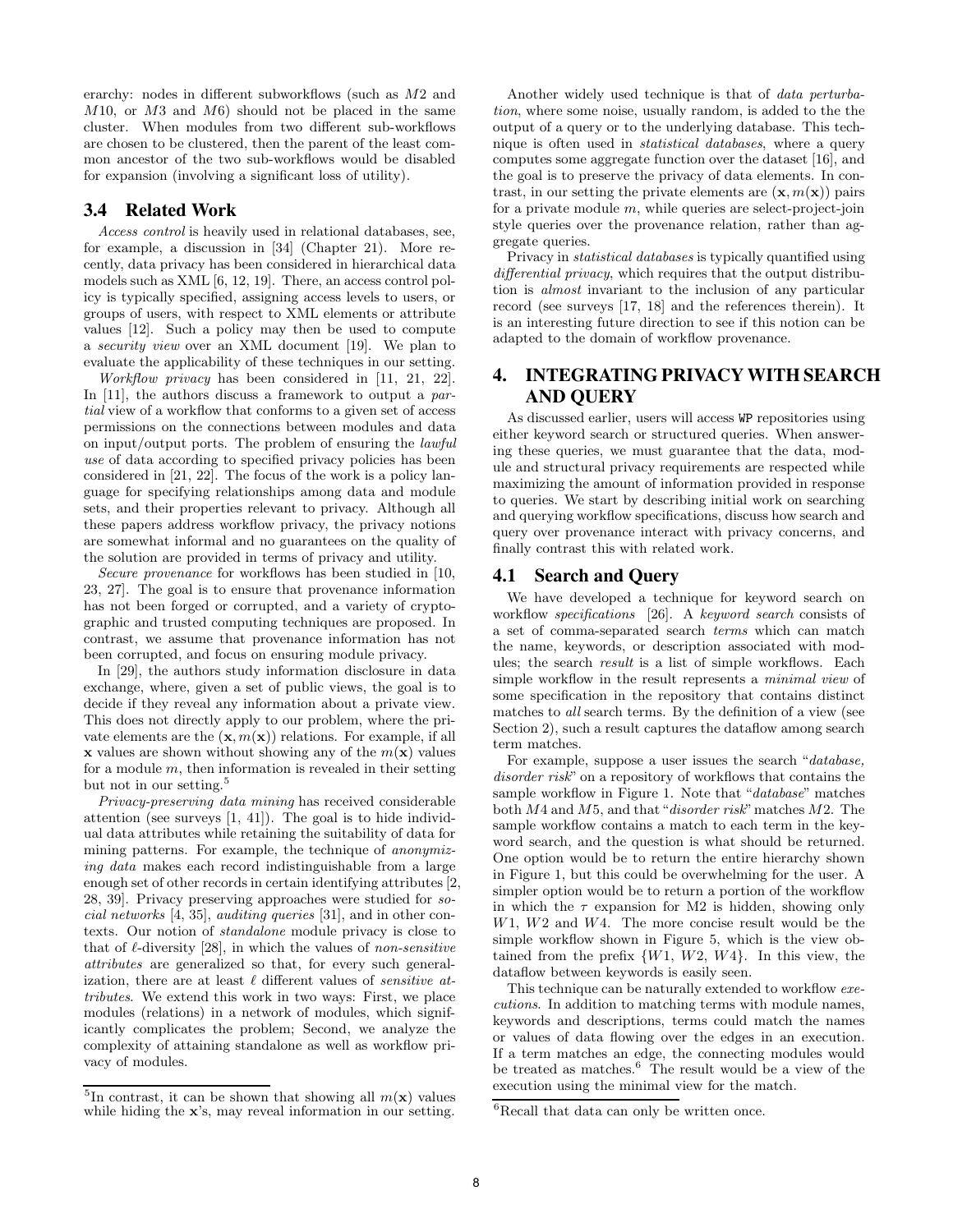Users may also wish to ask structural queries over the repository of specifications and executions (see [5, 24] for provenance query languages which could be extended to our setting). Examples of queries that would match our sample workflow specification include: " Workflow specifications in which *Expand SNP* is performed before *Query PubMed*" and "Workflow specifications in which there is a parallel execution of modules that match query." Examples of queries over executions include "Executions in which data items  $d1$  or  $d2$ are used at some point before executing module M, and that produce data item d19 at some point after executing M", or the more typical provenance-style queries: "Data items that were used to produce data item d10" and "Data items that depend on data item d2".

While structural queries share with keyword search the need to match terms (e.g., Expand SNP, Query PubMed, d10, query), the format of the result is typically specified in a return clause. Both matching and the result format therefore have interesting interactions with access views.

#### **4.2 Preserving Privacy through Access Views**

To preserve privacy while searching and querying, the user's access view (see Section 3) must be used for both matching and formatting the result. In particular, search results can be defined as the minimal view that "subsumes" the access view and maximally contains the search keywords. For example, if the user's access view is  $\{W1, W2, W4\}$  for our sample search "database, disorder risk", then the search matches our sample specification and the result is the view corresponding to the prefix  $\{W1, W2, W4\}$  (shown in Figure 5). If the user's access view is  $\{W_1, W_2, W_3\}$ , then "database" would now match only M4, while "disorder risk" would still match M2. The search result would then be the view corresponding to the prefix  $\{W_1, W_2\}$ . Finally, if the user's access view is  $\{W_1\}$  or  $\{W_1, W_3\}$ , then the specification would not be returned since there is no match for "database".

Similarly, the structural query "Workflows in which Expand SNP is performed before Query PubMed" would match our sample workflow for the access view  $\{W1, W2, W4\}$ but not for  $\{W_1\}$  or  $\{W_1, W_2\}$ . Note that both the match and the result to be returned would be evaluated within the context of the access view.

The result returned by the provenance query "What data was used to produce data item d10?" would also depend on the user's access view. For example, for the access view  $\{W1\}$  in Figure 2 the result would be  $\{d0, d1\}$ , whereas for the access view  $\{W1, W2, W4\}$  in Figure 4 the result would be  $\{d0, d1, d5, d6, d7, d8, d9\}.$ 

#### **4.3 Related Work**

Keyword search has been extensively studied, however, existing approaches are not appropriate for searching workflow repositories. For example, keyword search for graphstructured data (e.g., [3]) and tree-structured data (e.g., [25]) typically return results as smallest trees that contain matches to query keywords. A natural question to ask is whether we can use these approaches by treating a workflow specification as a graph. However, there are two problems with this. First, users expect to see workflows rather than portions of workflows that contain the keywords. Second, workflow specifications involve both dataflow and expansion  $(\tau)$  edges, and ignoring the difference between these may yield search results that do not capture the dataflow among keyword matches. In contrast, our approach yields search results that are minimal views of matching workflows, and that indicate the connections between the keyword matches.

Keyword search is supported in Kepler [9], Triana [40], and Taverna/myGrid [33]. These approaches allow users to search for modules using keywords, but are not extended to workflows. myExperiment [32] allows users to issue a keyword search, and the result is a set of hierarchical workflow specifications, each containing all the keywords. However, the search result is not minimized. Extending this simple approach to executions of workflows, which are even larger than specifications due to repeated executions of modules through parallel execution (map operations) and looping, would be overwhelming to users. Furthermore, the result does not explicitly show connections between the keyword matches.

None of existing work addresses keyword search on workflows in the presence of privacy requirements.

## **5. CONCLUSIONS**

In this paper, we discuss how to integrate privacy guarantees in the design of provenance management systems for scientific workflows. We start by identifying privacy concerns – data, module, and structural privacy – and frame several natural questions: (i) Can we formally analyze data, module, and structural privacy, giving provable privacy guarantees for an unlimited/bounded number of provenance queries? (ii) How can we answer search and structural queries over repositories of workflow specifications and their executions, providing as much information as possible to the user while still guaranteeing privacy?

There are many directions for future work. Our initial results for module privacy in general workflows show that the the interaction between private and public modules makes the problem much harder. For example, a one-to-one public function (e.g., a data reformatting module) can reveal data that was kept hidden as the input or output of a private module. In addition to privatization (discussed in Section 3), we will explore a variety of ideas, such as using the topology of the network or identifying natural restrictions on the behavior of public modules. We would also like to consider giving imprecise values for data, rather than simply hiding data, and explore connections with differential privacy [17, 18]. Although we have sketched initial ideas on structural privacy, a formal characterization and study remains to be done. Finally, the issue of collusion between users should be studied in our context.

There are also many challenges to efficiently implementing search and querying in light of privacy guarantees. For example, to achieve data and module privacy we need to be able to efficiently identify the data that a user is able to access, which is typically achieved using inverted indices. Since users may have different privileges, we must now manage an inverted index with different user views. We also need to generate search results with respect to user access views. One approach would be to first find the result, oblivious to the privacy requirement. If the result would reveal sensitive information, we gradually "zoom-out" the view by hiding details of composite modules until privacy is achieved. However, this can be expensive as each zoom-out may involve a disk access. Techniques must be developed to efficiently find user-specific results.